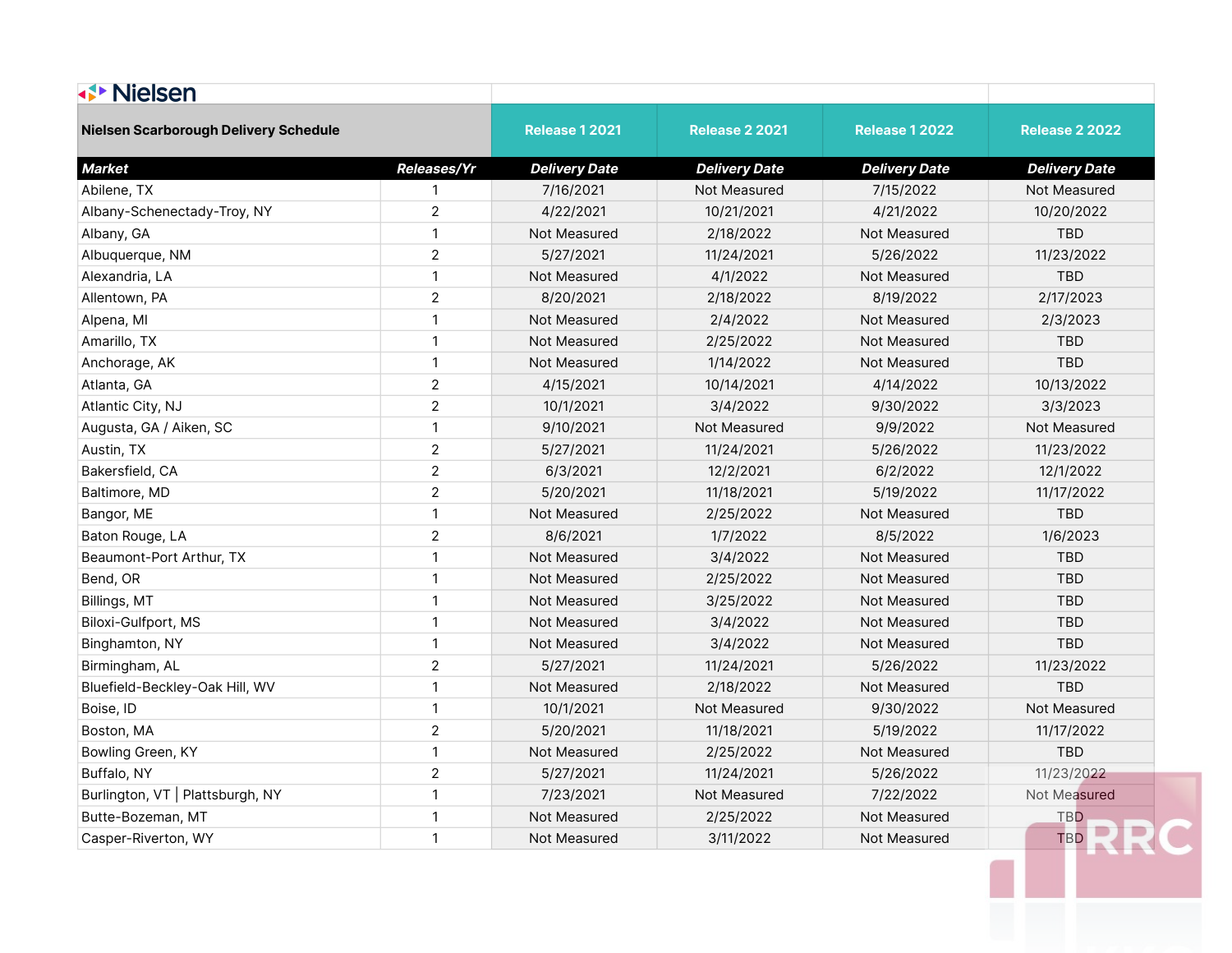| <b>√▶ Nielsen</b>                     |                    |                       |                       |                       |                       |
|---------------------------------------|--------------------|-----------------------|-----------------------|-----------------------|-----------------------|
| Nielsen Scarborough Delivery Schedule |                    | <b>Release 1 2021</b> | <b>Release 2 2021</b> | <b>Release 1 2022</b> | <b>Release 2 2022</b> |
| <b>Market</b>                         | <b>Releases/Yr</b> | <b>Delivery Date</b>  | <b>Delivery Date</b>  | <b>Delivery Date</b>  | <b>Delivery Date</b>  |
| Cedar Rapids, IA                      | $\mathbf{1}$       | 9/24/2021             | Not Measured          | 9/23/2022             | Not Measured          |
| Champaign-Springfield, IL             | $\mathbf{1}$       | 9/24/2021             | Not Measured          | 9/23/2022             | Not Measured          |
| Charleston-Huntington, WV             | $\overline{2}$     | 6/24/2021             | 12/23/2021            | 6/23/2022             | 12/22/2022            |
| Charleston, SC                        | $\overline{2}$     | 9/3/2021              | 2/25/2022             | 9/2/2022              | 2/24/2023             |
| Charlotte, NC                         | $\overline{2}$     | 5/27/2021             | 11/24/2021            | 5/26/2022             | 11/23/2022            |
| Charlottesville, VA                   | $\mathbf{1}$       | 8/13/2021             | Not Measured          | 8/12/2022             | Not Measured          |
| Chattanooga, TN                       | $\overline{2}$     | 6/17/2021             | 12/16/2021            | 6/16/2022             | 12/15/2022            |
| Cheyenne, WY                          | $\mathbf{1}$       | Not Measured          | 2/25/2022             | Not Measured          | <b>TBD</b>            |
| Chicago, IL                           | $\overline{2}$     | 5/20/2021             | 11/18/2021            | 5/19/2022             | 11/17/2022            |
| Chico-Redding, CA                     | $\mathbf{1}$       | 10/8/2021             | Not Measured          | 10/7/2022             | Not Measured          |
| Cincinnati, OH                        | $\overline{2}$     | 5/13/2021             | 11/11/2021            | 5/12/2022             | 11/10/2022            |
| Clarksburg-Weston, WV                 | $\mathbf{1}$       | Not Measured          | 3/11/2022             | Not Measured          | <b>TBD</b>            |
| Cleveland, OH                         | $\sqrt{2}$         | 5/27/2021             | 11/24/2021            | 5/26/2022             | 11/23/2022            |
| Colorado Springs, CO                  | $\overline{2}$     | 6/10/2021             | 12/9/2021             | 6/9/2022              | 12/8/2022             |
| Columbia-Jefferson City, MO           | $\mathbf{1}$       | 10/8/2021             | Not Measured          | 10/7/2022             | Not Measured          |
| Columbia, SC                          | $\overline{2}$     | 7/23/2021             | 12/30/2021            | 7/22/2022             | 12/30/2022            |
| Columbus-Tupelo, MS                   | $\mathbf{1}$       | 8/6/2021              | Not Measured          | 8/5/2022              | Not Measured          |
| Columbus, GA                          | $\mathbf{1}$       | Not Measured          | 1/21/2022             | Not Measured          | <b>TBD</b>            |
| Columbus, OH                          | $\overline{2}$     | 6/17/2021             | 12/16/2021            | 6/16/2022             | 12/15/2022            |
| Corpus Christi, TX                    | $\mathbf{1}$       | 8/6/2021              | Not Measured          | 8/5/2022              | Not Measured          |
| Dallas-Fort Worth, TX                 | $\overline{2}$     | 5/13/2021             | 11/11/2021            | 5/12/2022             | 11/10/2022            |
| Davenport, IA/Rock Island-Moline, IL  | $\mathbf{1}$       | Not Measured          | 1/28/2022             | Not Measured          | <b>TBD</b>            |
| Dayton, OH                            | $\overline{2}$     | 6/10/2021             | 12/9/2021             | 6/9/2022              | 12/8/2022             |
| Denver, CO                            | $\overline{2}$     | 5/20/2021             | 11/18/2021            | 5/19/2022             | 11/17/2022            |
| Des Moines, IA                        | $\overline{2}$     | 5/6/2021              | 11/4/2021             | 5/5/2022              | 11/3/2022             |
| Detroit, MI                           | $\overline{2}$     | 5/6/2021              | 11/4/2021             | 5/5/2022              | 11/3/2022             |
| Dothan, AL                            | $\mathbf{1}$       | Not Measured          | 4/1/2022              | Not Measured          | <b>TBD</b>            |
| Duluth, MN/Superior, WI               | $\mathbf{1}$       | 8/13/2021             | Not Measured          | 8/12/2022             | Not Measured          |
| El Paso, TX                           | $\overline{2}$     | 5/6/2021              | 11/4/2021             | 5/5/2022              | 11/3/2022             |
| Elmira, NY                            | $\mathbf{1}$       | Not Measured          | 3/18/2022             | Not Measured          | <b>TBD</b>            |
| Erie, PA                              | $\mathbf{1}$       | Not Measured          | 3/18/2022             | Not Measured          | <b>TBD</b>            |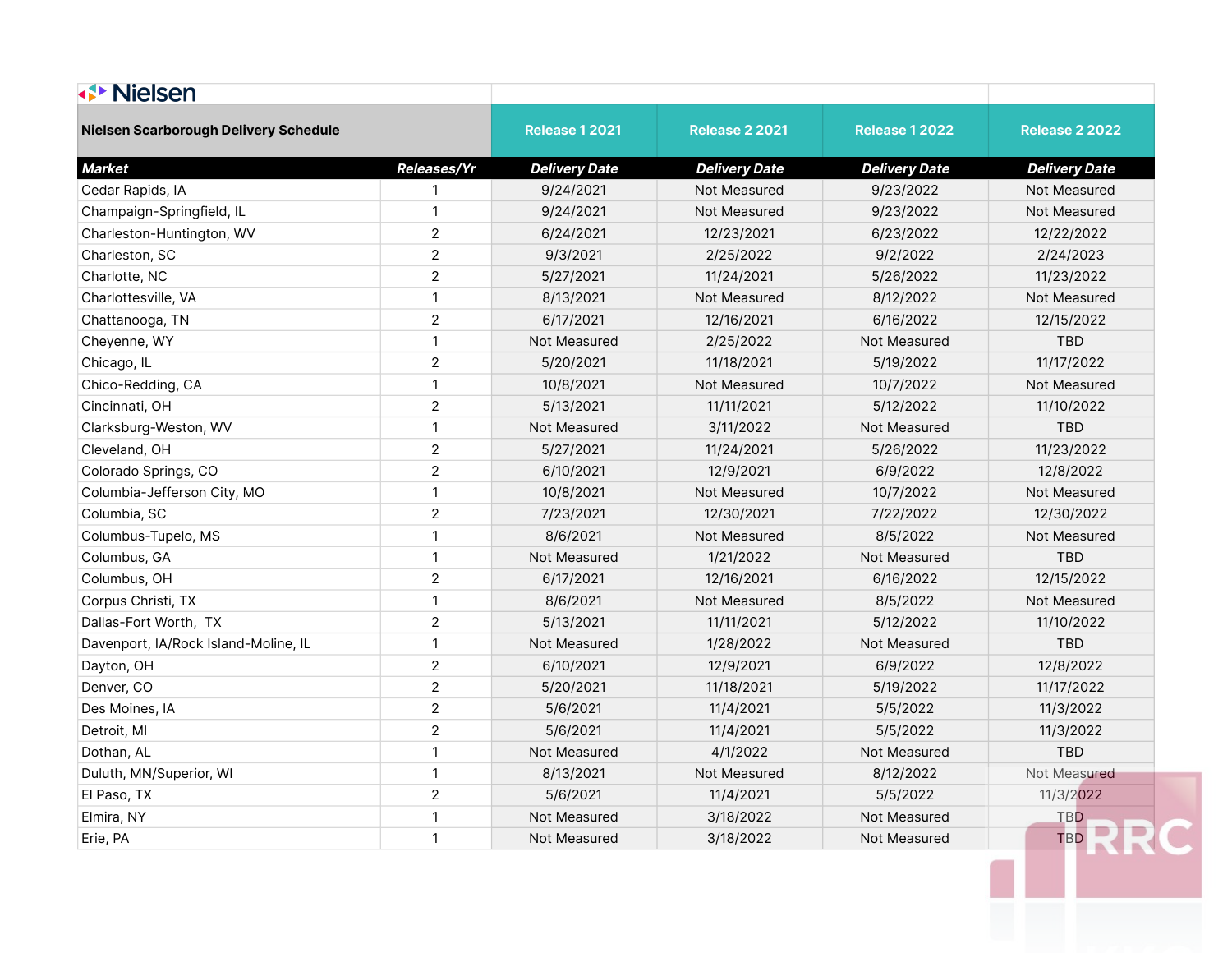| <b>√▶ Nielsen</b>                            |                    |                       |                       |                       |                       |
|----------------------------------------------|--------------------|-----------------------|-----------------------|-----------------------|-----------------------|
| <b>Nielsen Scarborough Delivery Schedule</b> |                    | <b>Release 1 2021</b> | <b>Release 2 2021</b> | <b>Release 1 2022</b> | <b>Release 2 2022</b> |
| <b>Market</b>                                | <b>Releases/Yr</b> | <b>Delivery Date</b>  | <b>Delivery Date</b>  | <b>Delivery Date</b>  | <b>Delivery Date</b>  |
| Eugene, OR                                   | $\mathbf{1}$       | 7/30/2021             | Not Measured          | 7/29/2022             | Not Measured          |
| Eureka, CA                                   | $\mathbf{1}$       | Not Measured          | 3/4/2022              | Not Measured          | <b>TBD</b>            |
| Evansville, IN                               | $\sqrt{2}$         | 7/16/2021             | 1/14/2022             | 7/15/2022             | 1/13/2023             |
| Fairbanks, AK                                | $\mathbf{1}$       | Not Measured          | 4/1/2022              | Not Measured          | <b>TBD</b>            |
| Fargo-Valley City, ND                        | $\mathbf{1}$       | Not Measured          | 2/4/2022              | Not Measured          | <b>TBD</b>            |
| Flint-Saginaw, MI                            | $\overline{2}$     | 6/17/2021             | 12/16/2021            | 6/16/2022             | 12/15/2022            |
| Fort Myers, FL                               | $\overline{2}$     | 4/22/2021             | 10/21/2021            | 4/21/2022             | 10/20/2022            |
| Fresno, CA                                   | $\overline{2}$     | 4/8/2021              | 10/7/2021             | 4/7/2022              | 10/6/2022             |
| Ft. Smith-Fayetteville, AR                   | $\mathbf{1}$       | Not Measured          | 3/4/2022              | Not Measured          | <b>TBD</b>            |
| Ft. Wayne, IN                                | $\overline{2}$     | 8/20/2021             | 2/11/2022             | 8/19/2022             | 2/10/2023             |
| Gainesville-Ocala, FL                        | $\overline{2}$     | 9/24/2021             | 3/4/2022              | 9/23/2022             | 3/3/2023              |
| Grand Junction-Montrose, CO                  | $\mathbf{1}$       | Not Measured          | 3/4/2022              | Not Measured          | <b>TBD</b>            |
| Grand Rapids, MI                             | $\overline{2}$     | 6/10/2021             | 12/9/2021             | 6/9/2022              | 12/8/2022             |
| Great Falls, MT                              | $\mathbf{1}$       | Not Measured          | 4/8/2022              | Not Measured          | <b>TBD</b>            |
| Green Bay-Appleton, WI                       | $\overline{2}$     | 6/17/2021             | 12/16/2021            | 6/16/2022             | 12/15/2022            |
| Greensboro, NC                               | $\overline{2}$     | 6/17/2021             | 12/16/2021            | 6/16/2022             | 12/15/2022            |
| Greenville-New Bern, NC                      | $\overline{c}$     | 9/10/2021             | 2/25/2022             | 9/9/2022              | 2/24/2023             |
| Greenville, SC                               | $\overline{2}$     | 6/3/2021              | 12/2/2021             | 6/2/2022              | 12/1/2022             |
| Greenwood-Greenville, MS                     | $\mathbf{1}$       | Not Measured          | 4/8/2022              | Not Measured          | TBD                   |
| Harlingen-McAllen, TX                        | $\overline{2}$     | 4/8/2021              | 10/7/2021             | 4/7/2022              | 10/6/2022             |
| Harrisburg, PA                               | $\overline{2}$     | 6/3/2021              | 12/2/2021             | 6/2/2022              | 12/1/2022             |
| Harrisonburg, VA                             | $\mathbf{1}$       | 8/13/2021             | Not Measured          | 8/12/2022             | Not Measured          |
| Hartford, CT                                 | $\overline{2}$     | 4/22/2021             | 10/21/2021            | 4/21/2022             | 10/20/2022            |
| Hattiesburg-Laurel, MS                       | $\mathbf{1}$       | 7/30/2021             | Not Measured          | 7/29/2022             | Not Measured          |
| Helena, MT                                   | $\mathbf{1}$       | Not Measured          | 3/11/2022             | Not Measured          | TBD                   |
| Honolulu, HI                                 | $\overline{2}$     | 6/24/2021             | 12/23/2021            | 6/23/2022             | 12/22/2022            |
| Houston, TX                                  | $\overline{2}$     | 5/27/2021             | 11/24/2021            | 5/26/2022             | 11/23/2022            |
| Huntsville-Decatur, AL                       | $\overline{2}$     | 8/27/2021             | 2/11/2022             | 8/26/2022             | 2/10/2023             |
| Idaho Falls, ID                              | $\mathbf{1}$       | Not Measured          | 4/1/2022              | Not Measured          | TBD                   |
| Indianapolis, IN                             | $\overline{2}$     | 4/15/2021             | 10/14/2021            | 4/14/2022             | 10/13/2022            |
| Jackson, MS                                  | $\mathbf{1}$       | 8/27/2021             | Not Measured          | 8/26/2022             | <b>Not Measured</b>   |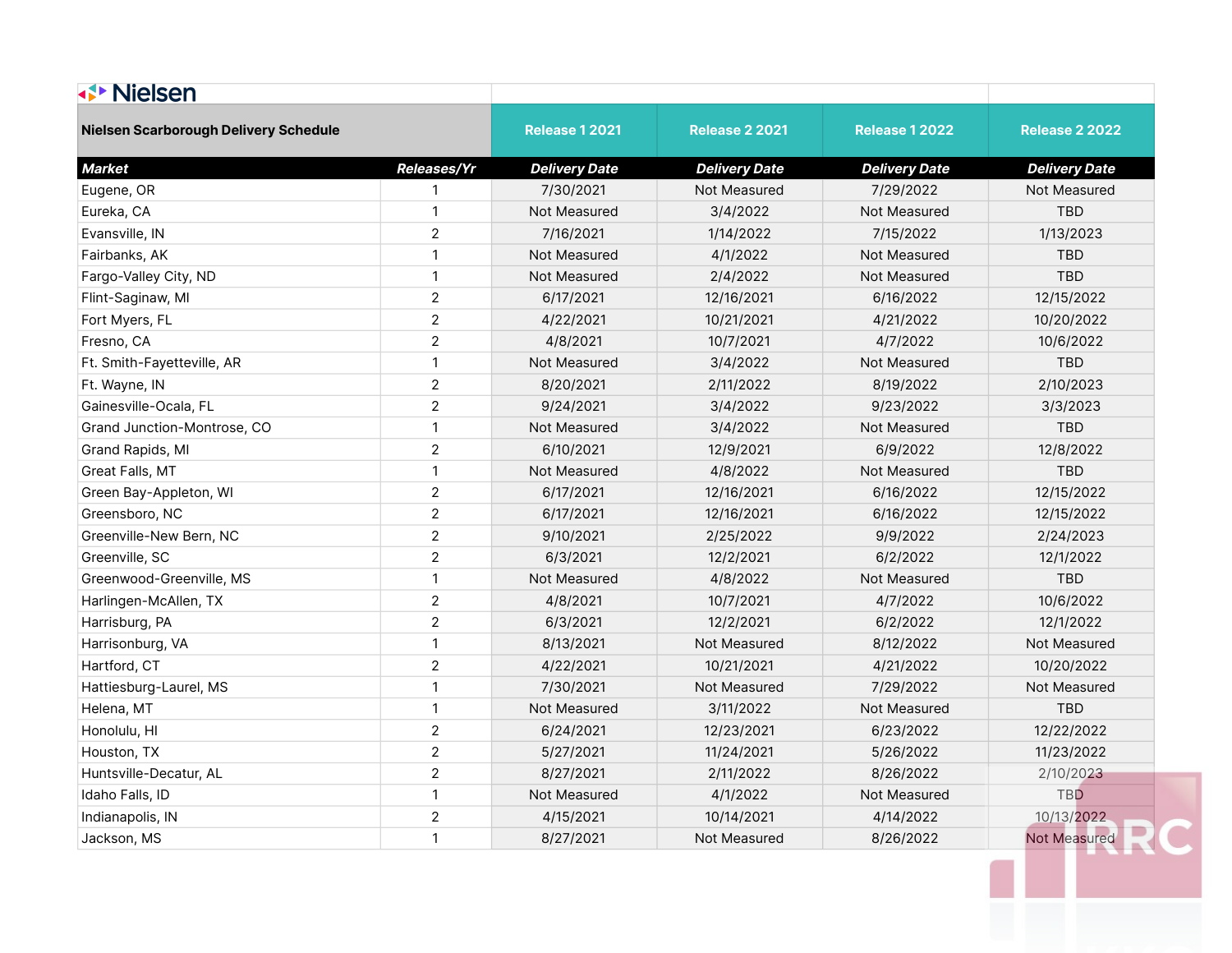| <b>√▶ Nielsen</b>                     |                    |                       |                       |                       |                       |
|---------------------------------------|--------------------|-----------------------|-----------------------|-----------------------|-----------------------|
| Nielsen Scarborough Delivery Schedule |                    | <b>Release 1 2021</b> | <b>Release 2 2021</b> | <b>Release 1 2022</b> | <b>Release 2 2022</b> |
| <b>Market</b>                         | <b>Releases/Yr</b> | <b>Delivery Date</b>  | <b>Delivery Date</b>  | <b>Delivery Date</b>  | <b>Delivery Date</b>  |
| Jackson, TN                           | 1                  | 10/1/2021             | Not Measured          | 9/30/2022             | Not Measured          |
| Jacksonville, FL                      | $\overline{c}$     | 6/10/2021             | 12/9/2021             | 6/9/2022              | 12/8/2022             |
| Johnstown-Altoona, PA                 | $\mathbf{1}$       | 8/27/2021             | Not Measured          | 8/26/2022             | Not Measured          |
| Jonesboro, AR                         | $\mathbf{1}$       | Not Measured          | 3/11/2022             | Not Measured          | <b>TBD</b>            |
| Joplin, MO                            | $\mathbf{1}$       | Not Measured          | 2/11/2022             | Not Measured          | <b>TBD</b>            |
| Kansas City, MO                       | $\overline{2}$     | 5/20/2021             | 11/18/2021            | 5/19/2022             | 11/17/2022            |
| Knoxville, TN                         | $\overline{2}$     | 6/17/2021             | 12/16/2021            | 6/16/2022             | 12/15/2022            |
| La Crosse-Eau Claire, WI              | $\mathbf{1}$       | Not Measured          | 1/14/2022             | Not Measured          | 1/13/2023             |
| Lafayette, IN                         | $\mathbf{1}$       | 8/20/2021             | Not Measured          | 8/19/2022             | Not Measured          |
| Lafayette, LA                         | $\overline{2}$     | 8/6/2021              | 2/4/2022              | 8/5/2022              | 2/3/2023              |
| Lake Charles, LA                      | $\mathbf{1}$       | Not Measured          | 3/25/2022             | Not Measured          | <b>TBD</b>            |
| Lansing, MI                           | $\mathbf{1}$       | 9/3/2021              | <b>Not Measured</b>   | 9/2/2022              | Not Measured          |
| Laredo, TX                            | $\mathbf{1}$       | Not Measured          | 3/25/2022             | Not Measured          | <b>TBD</b>            |
| Las Vegas, NV                         | $\overline{2}$     | 6/3/2021              | 12/2/2021             | 6/2/2022              | 12/1/2022             |
| Lexington, KY                         | $\boldsymbol{2}$   | 6/24/2021             | 12/23/2021            | 6/23/2022             | 12/22/2022            |
| Lima, OH                              | $\mathbf{1}$       | Not Measured          | 4/8/2022              | Not Measured          | <b>TBD</b>            |
| Lincoln, NE                           | $\mathbf{1}$       | 10/1/2021             | Not Measured          | 9/30/2022             | Not Measured          |
| Little Rock, AR                       | $\sqrt{2}$         | 6/24/2021             | 12/23/2021            | 6/23/2022             | 12/22/2022            |
| Los Angeles, CA                       | $\overline{2}$     | 4/29/2021             | 10/28/2021            | 4/28/2022             | 10/27/2022            |
| Louisville, KY                        | $\overline{2}$     | 6/10/2021             | 12/9/2021             | 6/9/2022              | 12/8/2022             |
| Lubbock, TX                           | $\overline{2}$     | 8/27/2021             | 2/18/2022             | 8/26/2022             | 2/17/2023             |
| Macon, GA                             | $\overline{c}$     | 9/24/2021             | 3/4/2022              | 9/23/2022             | 3/3/2023              |
| Madison, WI                           | $\mathbf{1}$       | 9/17/2021             | Not Measured          | 9/16/2022             | Not Measured          |
| Mankato, MN                           | $\mathbf{1}$       | Not Measured          | 2/4/2022              | Not Measured          | 2/3/2023              |
| Marquette, MI                         | $\mathbf{1}$       | Not Measured          | 2/18/2022             | Not Measured          | 2/17/2023             |
| Medford-Klamath Falls, OR             | $\mathbf{1}$       | 10/8/2021             | Not Measured          | 10/7/2022             | Not Measured          |
| Memphis, TN                           | $\overline{2}$     | 6/17/2021             | 12/16/2021            | 6/16/2022             | 12/15/2022            |
| Meridian, MS                          | $\mathbf{1}$       | 7/30/2021             | Not Measured          | 7/29/2022             | Not Measured          |
| Miami, FL                             | $\sqrt{2}$         | 4/29/2021             | 10/28/2021            | 4/28/2022             | 10/27/2022            |
| Milwaukee, WI                         | $\overline{2}$     | 4/8/2021              | 10/7/2021             | 4/7/2022              | 10/6/2022             |
| Minneapolis-St. Paul, MN              | $\overline{2}$     | 5/6/2021              | 11/4/2021             | 5/5/2022              | 11/3/2022             |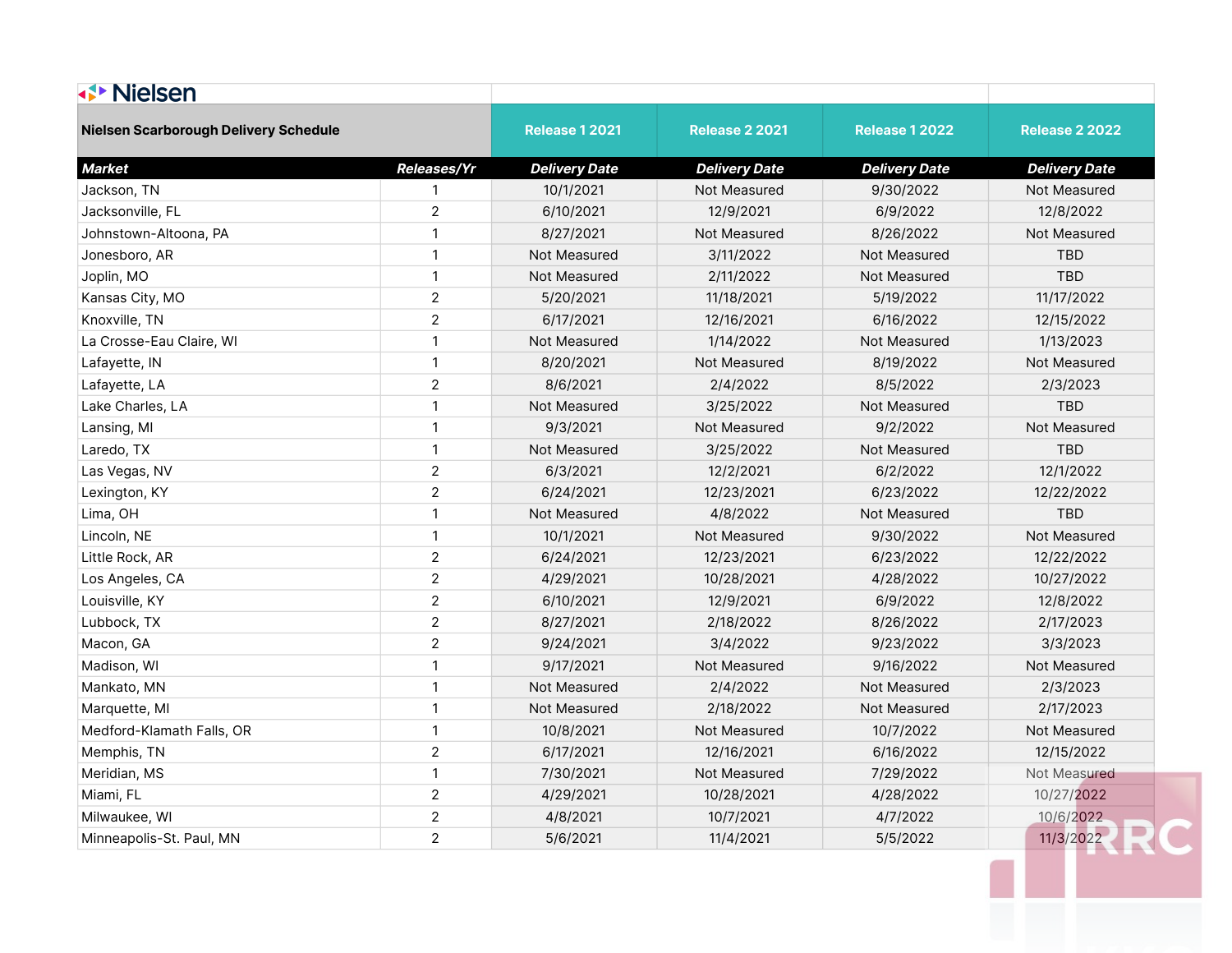| <b>√▶ Nielsen</b>                     |                    |                       |                       |                       |                       |  |
|---------------------------------------|--------------------|-----------------------|-----------------------|-----------------------|-----------------------|--|
| Nielsen Scarborough Delivery Schedule |                    | <b>Release 1 2021</b> | <b>Release 2 2021</b> | <b>Release 1 2022</b> | <b>Release 2 2022</b> |  |
| <b>Market</b>                         | <b>Releases/Yr</b> | <b>Delivery Date</b>  | <b>Delivery Date</b>  | <b>Delivery Date</b>  | <b>Delivery Date</b>  |  |
| Minot, ND                             | 1                  | Not Measured          | 3/11/2022             | Not Measured          | <b>TBD</b>            |  |
| Missoula, MT                          | $\mathbf{1}$       | Not Measured          | 2/4/2022              | Not Measured          | <b>TBD</b>            |  |
| Mobile, AL /Pensacola, FL             | $\overline{2}$     | 5/27/2021             | 11/24/2021            | 5/26/2022             | 11/23/2022            |  |
| Monroe, LA/El Dorado, AR              | $\mathbf{1}$       | 9/17/2021             | Not Measured          | 9/16/2022             | Not Measured          |  |
| Monterey-Salinas, CA                  | $\overline{2}$     | 8/27/2021             | 1/28/2022             | 8/26/2022             | 1/27/2023             |  |
| Montgomery-Selma, AL                  | $\mathbf{1}$       | 9/3/2021              | Not Measured          | 9/2/2022              | Not Measured          |  |
| Myrtle Beach-Florence, SC             | $\sqrt{2}$         | 7/16/2021             | 12/23/2021            | 7/15/2022             | 12/23/2022            |  |
| Nashville, TN                         | $\overline{2}$     | 4/29/2021             | 10/28/2021            | 4/28/2022             | 10/27/2022            |  |
| New Orleans, LA                       | $\overline{2}$     | 6/10/2021             | 12/9/2021             | 6/9/2022              | 12/8/2022             |  |
| New York, NY                          | $\overline{2}$     | 5/27/2021             | 11/24/2021            | 5/26/2022             | 11/23/2022            |  |
| Norfolk, VA                           | $\overline{2}$     | 5/20/2021             | 11/18/2021            | 5/19/2022             | 11/17/2022            |  |
| North Platte, NE                      | $\mathbf{1}$       | Not Measured          | 3/18/2022             | Not Measured          | <b>TBD</b>            |  |
| Odessa-Midland, TX                    | $\mathbf{1}$       | Not Measured          | 4/8/2022              | Not Measured          | <b>TBD</b>            |  |
| Oklahoma City, OK                     | $\overline{2}$     | 6/24/2021             | 12/23/2021            | 6/23/2022             | 12/22/2022            |  |
| Omaha, NE                             | $\mathbf{1}$       | Not Measured          | 11/4/2021             | Not Measured          | 11/3/2022             |  |
| Orlando, FL                           | $\overline{2}$     | 4/15/2021             | 10/14/2021            | 4/14/2022             | 10/13/2022            |  |
| Ottumwa, IA                           | $\mathbf{1}$       | Not Measured          | 3/18/2022             | Not Measured          | <b>TBD</b>            |  |
| Paducah, KY/Cape Girardeau, MO        | $\mathbf{1}$       | 7/30/2021             | Not Measured          | 7/29/2022             | Not Measured          |  |
| Palm Springs, CA                      | $\mathbf{1}$       | Not Measured          | 11/24/2021            | Not Measured          | 11/23/2022            |  |
| Panama City, FL                       | $\mathbf{1}$       | 9/17/2021             | Not Measured          | 9/16/2022             | Not Measured          |  |
| Parkersburg, WV                       | $\mathbf{1}$       | Not Measured          | 3/18/2022             | Not Measured          | <b>TBD</b>            |  |
| Peoria, IL                            | $\mathbf{1}$       | 8/6/2021              | Not Measured          | 8/5/2022              | Not Measured          |  |
| Philadelphia, PA                      | $\overline{2}$     | 5/6/2021              | 11/4/2021             | 5/5/2022              | 11/3/2022             |  |
| Phoenix, AZ                           | $\overline{2}$     | 4/29/2021             | 10/28/2021            | 4/28/2022             | 10/27/2022            |  |
| Pittsburgh, PA                        | $\overline{2}$     | 5/13/2021             | 11/11/2021            | 5/12/2022             | 11/10/2022            |  |
| Portland-Auburn, ME                   | $\mathbf{1}$       | 9/17/2021             | Not Measured          | 9/16/2022             | Not Measured          |  |
| Portland, OR                          | $\sqrt{2}$         | 5/20/2021             | 11/18/2021            | 5/19/2022             | 11/17/2022            |  |
| Presque Isle, ME                      | $\mathbf{1}$       | Not Measured          | 4/15/2022             | Not Measured          | <b>TBD</b>            |  |
| Providence, RI                        | $\overline{2}$     | 6/10/2021             | 12/9/2021             | 6/9/2022              | 12/8/2022             |  |
| Quincy, IL                            | $\mathbf{1}$       | Not Measured          | 3/25/2022             | Not Measured          | <b>TBD</b>            |  |
| Raleigh-Durham, NC                    | $\overline{2}$     | 6/10/2021             | 12/9/2021             | 6/9/2022              | 12/8/2022             |  |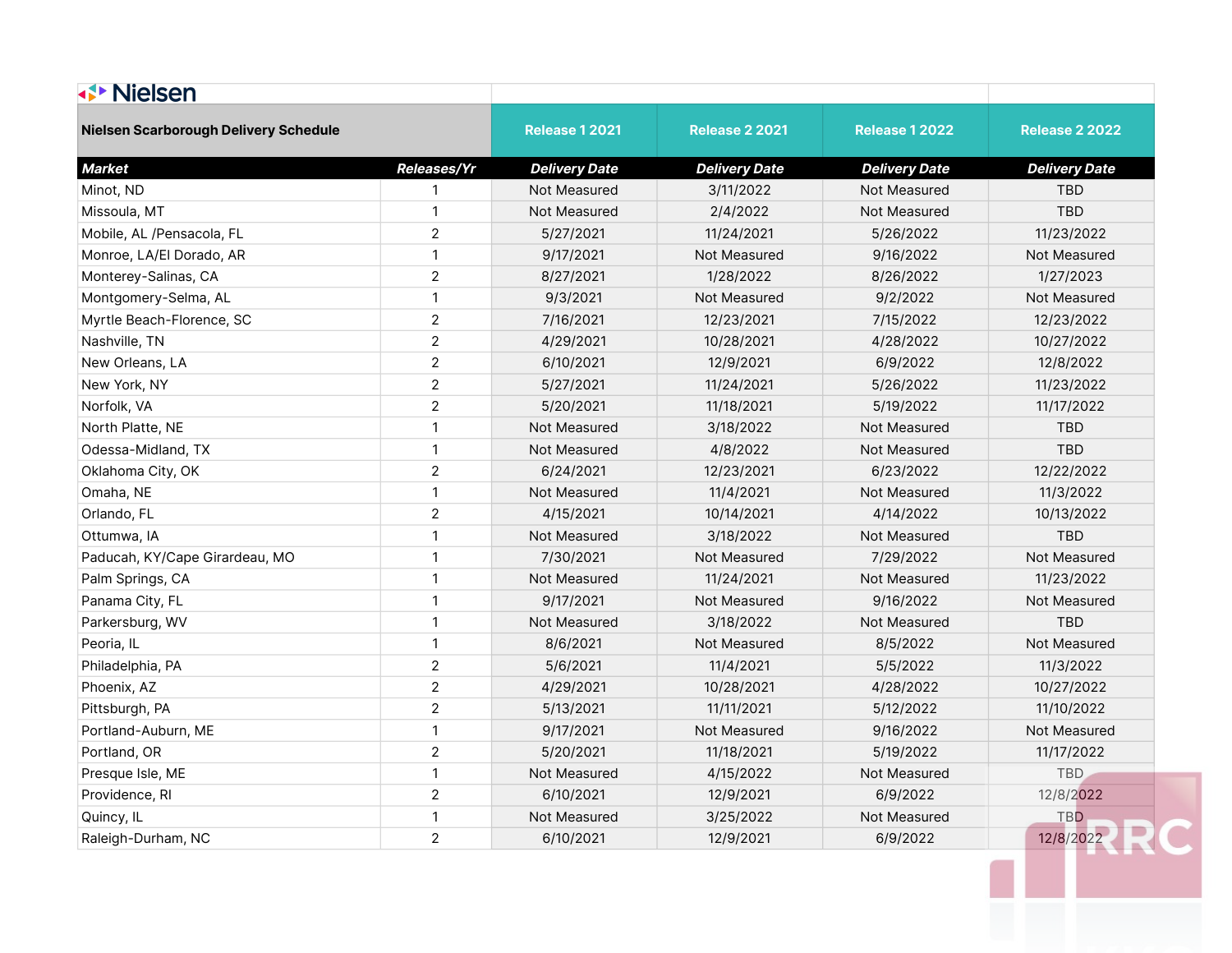| <b>√<sup>→</sup> Nielsen</b>                 |                    |                       |                       |                       |                       |
|----------------------------------------------|--------------------|-----------------------|-----------------------|-----------------------|-----------------------|
| <b>Nielsen Scarborough Delivery Schedule</b> |                    | <b>Release 1 2021</b> | <b>Release 2 2021</b> | <b>Release 1 2022</b> | <b>Release 2 2022</b> |
| <b>Market</b>                                | <b>Releases/Yr</b> | <b>Delivery Date</b>  | <b>Delivery Date</b>  | <b>Delivery Date</b>  | <b>Delivery Date</b>  |
| Rapid City, SD                               | 1                  | Not Measured          | 3/25/2022             | Not Measured          | <b>TBD</b>            |
| Reno, NV                                     | $\overline{2}$     | 7/23/2021             | 12/30/2021            | 7/22/2022             | 12/30/2022            |
| Richmond, VA                                 | $\overline{c}$     | 6/17/2021             | 12/16/2021            | 6/16/2022             | 12/15/2022            |
| Roanoke, VA                                  | $\overline{2}$     | 4/22/2021             | 10/21/2021            | 4/21/2022             | 10/20/2022            |
| Rochester-Mason City-Austin, MN/IA           | $\mathbf{1}$       | Not Measured          | 1/7/2022              | Not Measured          | 1/6/2023              |
| Rochester, NY                                | $\overline{2}$     | 4/29/2021             | 10/28/2021            | 4/28/2022             | 10/27/2022            |
| Rockford, IL                                 | $\mathbf{1}$       | 9/10/2021             | Not Measured          | 9/9/2022              | Not Measured          |
| Sacramento, CA                               | $\overline{c}$     | 5/27/2021             | 11/24/2021            | 5/26/2022             | 11/23/2022            |
| Salisbury, MD                                | $\mathbf{1}$       | 7/30/2021             | Not Measured          | 7/29/2022             | Not Measured          |
| Salt Lake City, UT                           | $\overline{2}$     | 4/22/2021             | 10/21/2021            | 4/21/2022             | 10/20/2022            |
| San Angelo, TX                               | $\mathbf{1}$       | 7/16/2021             | Not Measured          | 7/15/2022             | Not Measured          |
| San Antonio, TX                              | $\sqrt{2}$         | 4/15/2021             | 10/14/2021            | 4/14/2022             | 10/13/2022            |
| San Diego, CA                                | $\overline{c}$     | 4/8/2021              | 10/7/2021             | 4/7/2022              | 10/6/2022             |
| San Francisco, CA                            | $\overline{2}$     | 5/13/2021             | 11/11/2021            | 5/12/2022             | 11/10/2022            |
| Santa Barbara, CA                            | $\mathbf{1}$       | 10/8/2021             | Not Measured          | 10/7/2022             | Not Measured          |
| Savannah, GA                                 | 1                  | 9/10/2021             | Not Measured          | 9/9/2022              | Not Measured          |
| Seattle, WA                                  | $\overline{2}$     | 5/20/2021             | 11/18/2021            | 5/19/2022             | 11/17/2022            |
| Sherman, TX/Ada, OK                          | $\mathbf{1}$       | Not Measured          | 2/11/2022             | Not Measured          | <b>TBD</b>            |
| Shreveport, LA                               | $\mathbf{1}$       | Not Measured          | 3/18/2022             | Not Measured          | <b>TBD</b>            |
| Sioux City, IA                               | $\mathbf{1}$       | Not Measured          | 2/11/2022             | Not Measured          | <b>TBD</b>            |
| Sioux Falls, SD                              | $\mathbf{1}$       | Not Measured          | 2/18/2022             | Not Measured          | <b>TBD</b>            |
| South Bend-Elkhart, IN                       | $\mathbf{1}$       | 8/20/2021             | Not Measured          | 8/19/2022             | Not Measured          |
| Spokane, WA                                  | $\overline{2}$     | 5/13/2021             | 11/11/2021            | 5/12/2022             | 11/10/2022            |
| Springfield-Holyoke, MA                      | $\overline{c}$     | 7/30/2021             | 1/14/2022             | 7/29/2022             | 1/13/2023             |
| Springfield, MO                              | $\overline{2}$     | 7/23/2021             | 12/23/2021            | 7/22/2022             | 12/23/2022            |
| St. Joseph, MO                               | 1                  | <b>Not Measured</b>   | 4/15/2022             | Not Measured          | <b>TBD</b>            |
| St. Louis, MO                                | $\mathbf{2}$       | 5/13/2021             | 11/11/2021            | 5/12/2022             | 11/10/2022            |
| Syracuse, NY                                 | $\overline{2}$     | 6/17/2021             | 12/16/2021            | 6/16/2022             | 12/15/2022            |
| Tallahassee, FL /Thomasville, GA             | $\mathbf{1}$       | 9/17/2021             | Not Measured          | 9/16/2022             | Not Measured          |
| Tampa, FL                                    | $\overline{2}$     | 5/6/2021              | 11/4/2021             | 5/5/2022              | 11/3/2022             |
| Terre Haute, IN                              | $\mathbf{1}$       | Not Measured          | 3/25/2022             | Not Measured          | TBD                   |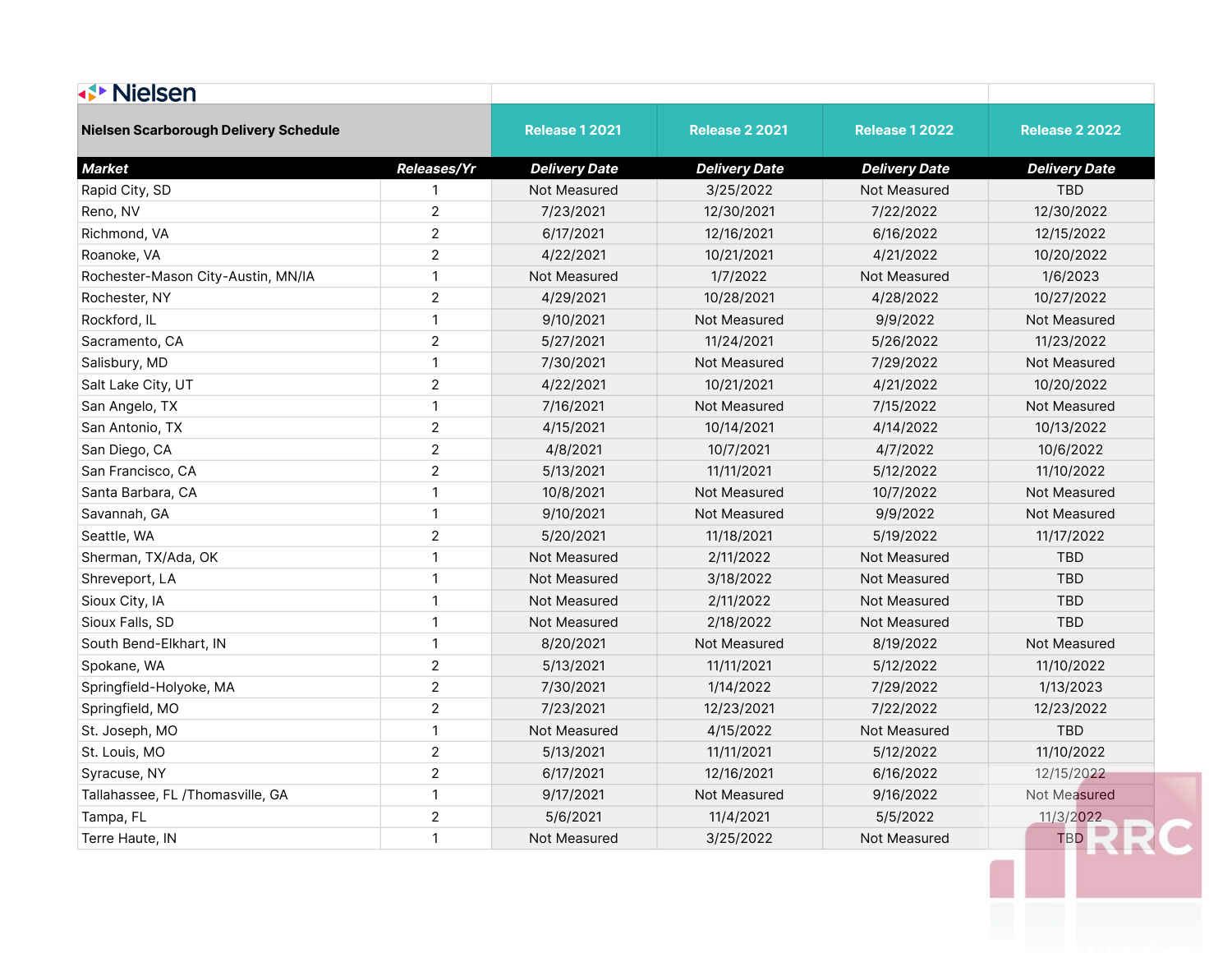| <b>√▶ Nielsen</b>                            |                    |                       |                       |                       |                       |
|----------------------------------------------|--------------------|-----------------------|-----------------------|-----------------------|-----------------------|
| <b>Nielsen Scarborough Delivery Schedule</b> |                    | <b>Release 1 2021</b> | <b>Release 2 2021</b> | <b>Release 1 2022</b> | <b>Release 2 2022</b> |
| <b>Market</b>                                | <b>Releases/Yr</b> | <b>Delivery Date</b>  | <b>Delivery Date</b>  | <b>Delivery Date</b>  | <b>Delivery Date</b>  |
| Toledo, OH                                   | $\mathbf{2}$       | 6/24/2021             | 12/23/2021            | 6/23/2022             | 12/22/2022            |
| Topeka, KS                                   | $\overline{1}$     | Not Measured          | 2/18/2022             | Not Measured          | <b>TBD</b>            |
| Traverse City-Cadillac, MI                   | $\mathbf{1}$       | Not Measured          | 1/14/2022             | Not Measured          | 1/13/2023             |
| Tri-Cities, TN/Tri-Cities, VA                | $\mathbf{1}$       | 9/10/2021             | Not Measured          | 9/9/2022              | Not Measured          |
| Tucson, AZ                                   | $\overline{2}$     | 4/8/2021              | 10/7/2021             | 4/7/2022              | 10/6/2022             |
| Tulsa, OK                                    | $\overline{2}$     | 5/20/2021             | 11/18/2021            | 5/19/2022             | 11/17/2022            |
| Twin Falls, ID                               | $\overline{1}$     | Not Measured          | 4/8/2022              | Not Measured          | <b>TBD</b>            |
| Tyler-Longview, TX                           | $\overline{1}$     | Not Measured          | 4/15/2022             | Not Measured          | <b>TBD</b>            |
| Utica, NY                                    | $\mathbf{1}$       | Not Measured          | 3/11/2022             | Not Measured          | TBD                   |
| Victoria, TX                                 | $\mathbf{1}$       | Not Measured          | 4/22/2022             | Not Measured          | TBD                   |
| Waco, TX                                     | $\mathbf{1}$       | 8/13/2021             | Not Measured          | 8/12/2022             | Not Measured          |
| Washington, DC                               | $\overline{2}$     | 6/3/2021              | 12/2/2021             | 6/2/2022              | 12/1/2022             |
| Watertown, NY                                | $\mathbf{1}$       | Not Measured          | 4/1/2022              | Not Measured          | <b>TBD</b>            |
| Wausau-Stevens Point, WI                     | $\mathbf{1}$       | 8/13/2021             | Not Measured          | 8/12/2022             | Not Measured          |
| West Palm Beach, FL                          | $\overline{2}$     | 4/15/2021             | 10/14/2021            | 4/14/2022             | 10/13/2022            |
| Wheeling, WV/Steubenville, OH                | $\mathbf{1}$       | 9/3/2021              | Not Measured          | 9/2/2022              | Not Measured          |
| Wichita Falls, TX                            | $\mathbf{1}$       | 7/16/2021             | Not Measured          | 7/15/2022             | Not Measured          |
| Wichita, KS                                  | $\overline{2}$     | 4/29/2021             | 10/28/2021            | 4/28/2022             | 10/27/2022            |
| Wilkes-Barre, PA                             | $\sqrt{2}$         | 6/24/2021             | 12/23/2021            | 6/23/2022             | 12/22/2022            |
| Wilmington, NC                               | $\overline{2}$     | 7/23/2021             | 12/23/2021            | 7/22/2022             | 12/23/2022            |
| Yakima-Pasco-Richland-Kennewick, WA          | $\mathbf{1}$       | 10/8/2021             | Not Measured          | 10/7/2022             | Not Measured          |
| Youngstown, OH                               | $\overline{2}$     | 8/27/2021             | 1/28/2022             | 8/26/2022             | 1/27/2023             |
| Yuma, AZ /El Centro, CA                      | $\overline{1}$     | 10/1/2021             | Not Measured          | 9/30/2022             | Not Measured          |
| Zanesville, OH                               | $\mathbf{1}$       | Not Measured          | 4/22/2022             | Not Measured          | <b>TBD</b>            |
| USA+                                         | $\sqrt{2}$         | 8/26/2021             | 2/24/2022             | 8/25/2022             | 2/23/2023             |
| Multi-Market Database                        | $\overline{2}$     | 8/12/2021             | 2/10/2022             | 8/11/2022             | 2/9/2023              |
| Hispanic Multi-Market Database               | $\overline{2}$     | 9/17/2021             | 3/17/2022             | 9/15/2022             | 3/16/2023             |
| Chicago, IL Hispanic Custom Study            | $\overline{2}$     | 6/10/2021             | 12/9/2021             | 6/9/2022              | 12/8/2022             |
| Dallas-Ft. Worth, TX Hispanic Custom Study   | $\overline{2}$     | 6/10/2021             | 12/9/2021             | 6/9/2022              | 12/8/2022             |
| Fresno, CA Hispanic Custom Study             | $\overline{2}$     | 5/27/2021             | 11/24/2021            | 5/26/2022             | 11/23/2022            |
| Houston, TX Hispanic Custom Study            | $\overline{2}$     | 6/17/2021             | 12/16/2021            | 6/16/2022             | 12/15/2022            |